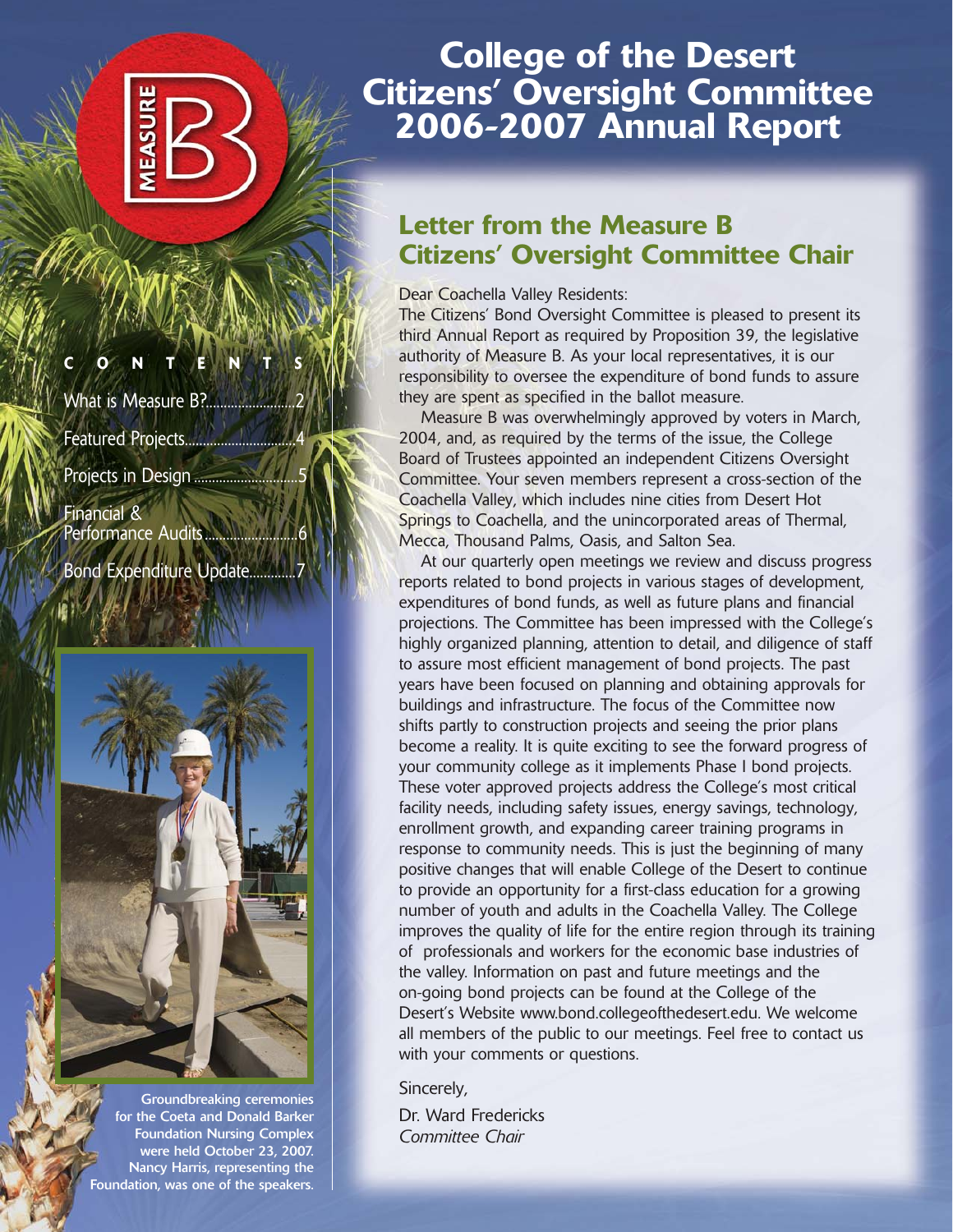

**Student Services Center:** A new landmark two-story building will be erected as part of Phase One of Measure B construction. It will welcome visitors near the main entrance of the campus on Monterey Avenue, and provide a one-stop shopping experience for new students. Recently named for major college benefactors, the Peggy and Donald Cravens Student Services Center will be the gathering place for students to enroll, register for classes, get college information, and purchase textbooks. A ground breaking ceremony is scheduled for Spring 2008.

### MEASURE B

In March, 2004 the citizens of Coachella Valley approved a general obligation bond measure of \$346.5 million dollars to fund facilities projects to: "To train local residents for jobs, prepare students for four-year colleges, accommodate increasing student enrollment at College of the Desert by:

- Expanding nursing/police/fire-fighting training facilities;
- Repairing sewer systems, leaky roofs, decaying walls, plumbing, electrical systems;
- Upgrading/adding classrooms for computer technology;
- Repairing, acquiring, constructing, equipping buildings, sites, classrooms;

The Board of Trustees of the Desert Community College District evaluated the District's urgent and critical facility needs, including safety issues, enrollment growth, energy reduction and information and computer technology in developing the scope of projects to be funded, as outlined in the College of the Desert Facilities Master Plan, approved on November 19, 2003, incorporated herein, and as shall be further amended from time to time. In developing the scope of projects, the faculty, staff and students have prioritized the key health and safety needs so that the most critical needs are addressed. The Board of Trustees conducted independent

facilities evaluations and received public input and review in developing the scope of college facility projects to be funded, as listed in the Facilities Master Plan which was unanimously approved by the Board of Trustees. This input of faculty, community and business leaders concluded that if these needs were not addressed now, the problems would only get worse. In preparing the Facilities Master Plan the Board of Trustees made five important determinations: • In tough economic times it is critically important for College of the Desert to provide facilities for job and vocational training to students and adults in seeking to acquire job skills that local businesses are seeking;

• College of the Desert must provide facilities to increase the number of trained nurses to help relieve the serious nursing shortage in the area;

• College of the Desert must add new facilities and classrooms to meet the rapid growth in the area which has resulted in thousands of new students seeking an affordable local college education;

• College of the Desert must provide facilities for academic programs for students who want to transfer to a four-year college; and

• College of the Desert must provide facilities to support adult continuing education classes in subjects like financial planning, accounting and computers.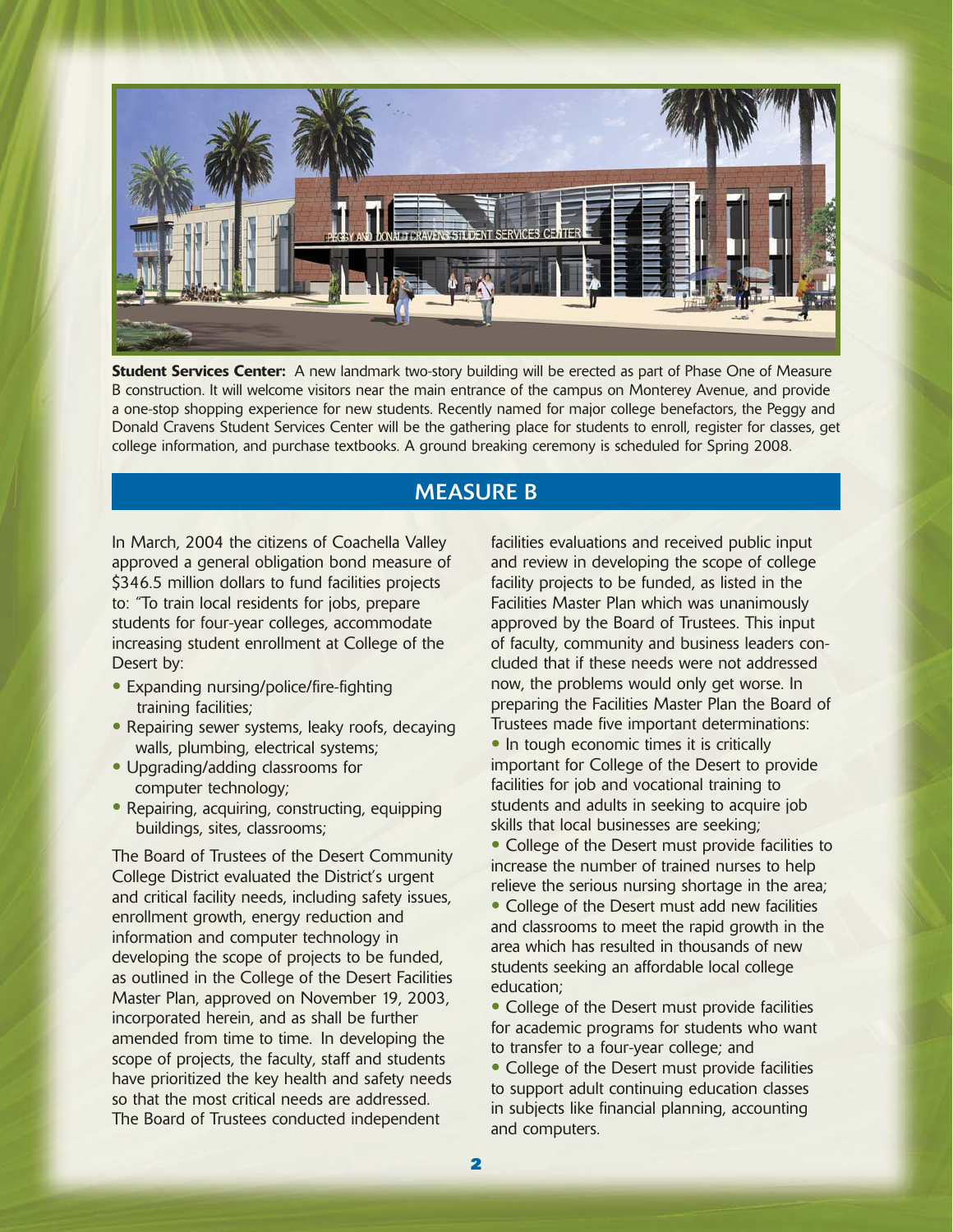## AUTHORITY AND PURPOSE OF THE CITIZENS' OVERSIGHT COMMITTEE

Measure B was approved under the requirements of California's Proposition 39, the Strict Accountability in Local School Construction Bonds Act passed by state voters in 2000. As required by Proposition 39, the College of the Desert Board of Trustees appointed an independent committee of citizens to oversee the expenditure of all bond funds. Proposition 39 requires representatives from taxpayer groups, business and industry, senior citizens' organizations and students, and is charged with ensuring that all bond funds are spent as promised on capital projects within the college district.

Since September, 2004 the Committee has been meeting regularly to review the College's bond-funded construction program and to ensure the program maximizes all funding sources and makes the most prudent use of taxpayer dollars. The Committee is also charged with assuring that the College adheres to the requirements of Proposition 39, including spending funds only on those projects identified in Measure C and approved by the voters.

# **Incoming Bond Oversight Committee Members for 2007-2008**



Seven people are responsible for overseeing the \$346.5 million bond issue approved by voters in March 2004 for College of the Desert construction and campus renovation, including the newest member: Geoff Klinge, student representative. Geoff was seated at the recent board meeting; the group meets quarterly to review expenditures and to see that the Proposition 39 guidelines are followed. They're responsible for an audit and an annual report, coming this fall. They (and the constituencies they represent) are, from left, front row: Noel Ramos, East Valley; Marjorie Kussman, Vice Chair, Taxpayer's Association; Dr. William Feddersen, Senior Citizen Group; Back row: Dr. Ward Fredericks, chair, College Support Organization; Geoff Klinge, Student Representative; Kenneth Feenstra, West Valley; and Al McCandless, Business.

### 2006-07 Citizens' Oversight Committee Members

Dr. Ward Fredericks Chair, College Support Organization

> Ms. Marjorie Kussman Vice Chair, Taxpayer's Association

Dr. William Feddersen Senior Citizen Group

Mr. Kenneth Feenstra Member At Large – West Valley

Mr. Alfred A. McCandless Member At Large – East Valley

> Mr. Noel Ramos Business Representative

Mr. Matthew Vargas **Student** 

#### College of the Desert Program Management Team

Jerry R. Patton Assistant Superintendent, President, Administrative Services

> Steve Renew Director of Maintenance and Operations

Elaine Snyder Director of Business Services

Consultant Support

James Baker, Independent Consultant and Education Information Systems **Professionals**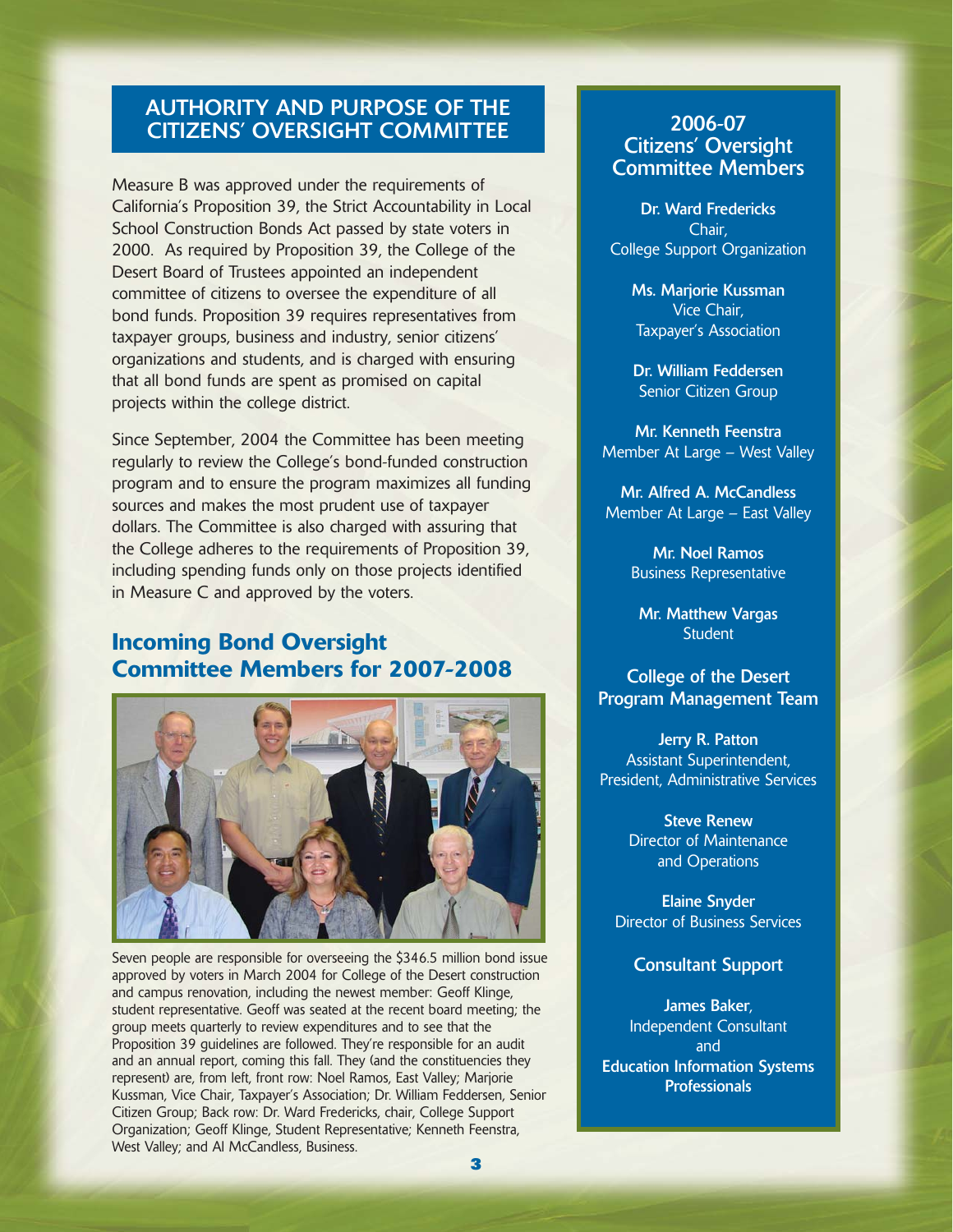# MEASURE B PROJECTS - COMPLETE AND IN-PROCESS PROJECTS

In preparation for the several construction projects that were to commence in the summer of 2007, a number of projects were completed to provide for interim office and classroom space, interim path and roadways, and enclosed construction staging and storage areas. These efforts were essential to ensure that College programs and classes will continue safely with minimum interruption.

#### **South Annex II**

Additional interim office and classroom space was completed to provide space for programs that have been affected by construction and to provide for pending construction. It is anticipated that one more section of modular buildings will be needed to complete the temporary "modular village".

#### **Business Building Hazardous Materials Remediation**

In preparation for the renovation/modernization of the Business Building, the building underwent "hazardous materials" remediation. This involved removing layers of paint containing lead, and wall materials containing friable asbestos. Though these materials are encapsulated under normal conditions and present no risk to occupants, when demolition occurs during a remodeling project, they must be handled and removed following strict guidelines. This process will be a part of renovations that involve extensive removal of existing walls.

#### **Alternate Roadways and Pathways**

To provide for pedestrian and vehicle pathways around the Infrastructure and other projects that closed roads, several paths and roads were constructed.

#### **Infrastructure**

This project will replace all existing utilities on campus as well as adding needed stormwater drainage. It will continue in phases over four years, and began with the removal of the road surface and adjacent walks, lighting and trees along the north and northern west sections of the Alumni Road. Excavations were done along the length of the project to identify buried utilities and install valves and other junction boxes. This has provided the ability to isolate existing utilities, as needed, during the construction of the new systems.



Artist's Rendering: A new softball field was under construction in fall of 2007 with a scheduled completion date of February 2008.

**4**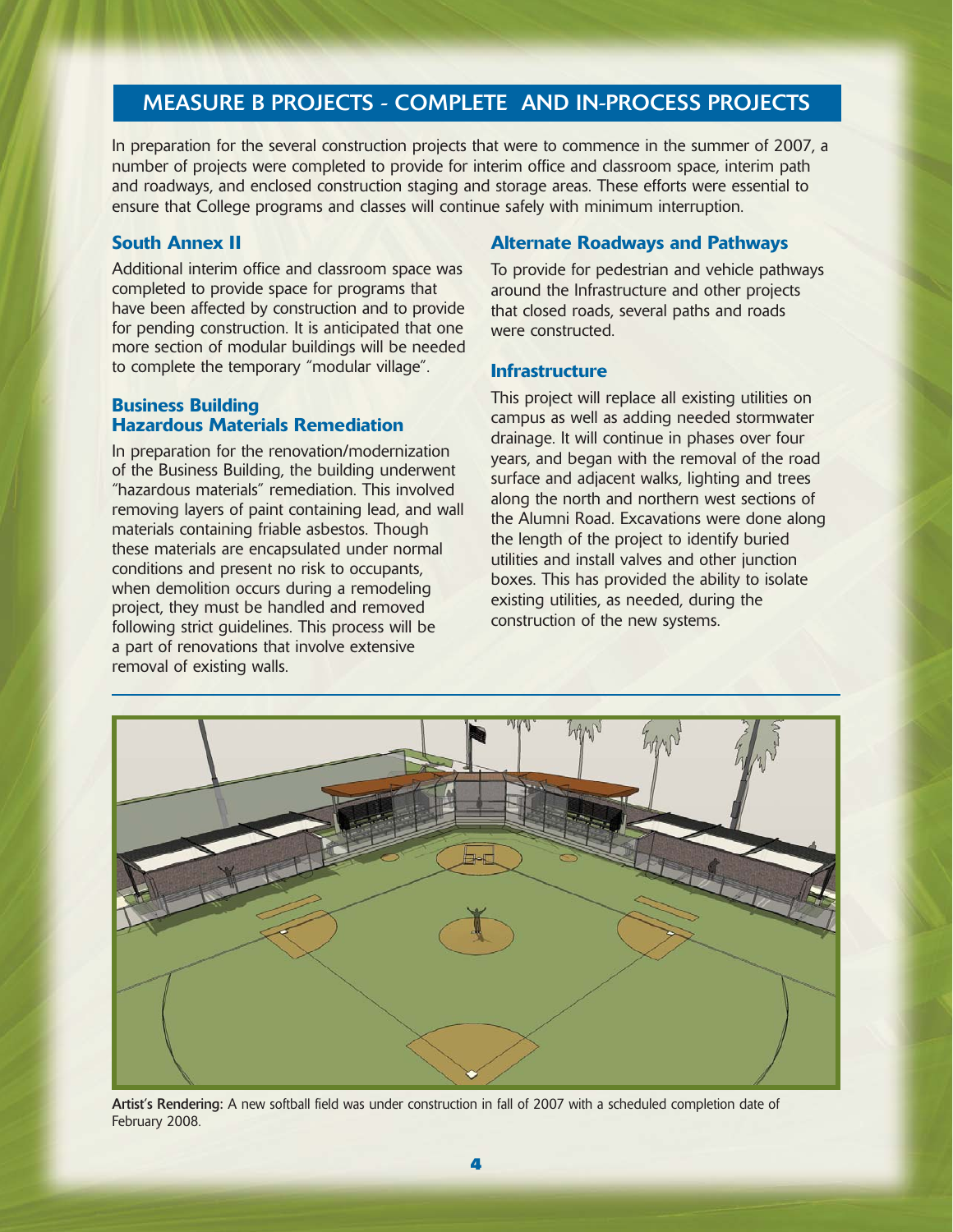# MEASURE B PROJECTS – UNDER CONSTRUCTION

Note: The table below represents the status of projects as of November 2007. Several projects completed the process of Design, Preparation of Construction Plans, Review by the State Architect, and award of contract.

| <b>PROJECT</b>                                             | <b>CONSTRUCTION STARTED</b> |
|------------------------------------------------------------|-----------------------------|
| <b>Coeta and Donald Barker Foundation Nursing Complex</b>  | September 2007              |
| College of the Desert Public Safety Academy at Palm Desert | November 2007               |
| Infrastructure Upgrade                                     | August 2007                 |
| <b>Central Plant</b>                                       | September 2007              |
| <b>Softball Field</b>                                      | October 2007                |



Two new buildings were under construction in Fall of 2007: the Coeta and Donald Barker Foundation Nursing Complex should be completely finished by 2009; the Public Safety Academy at Palm Desert is expected to be occupied in 2009.

# MEASURE B PROJECTS - IN DESIGN

NOTE: The table below represents the status of the projects as of November 2007

| <b>PROJECT</b>                                           | <b>STATUS</b>                                        | <b>COMMENTS</b>                        |  |
|----------------------------------------------------------|------------------------------------------------------|----------------------------------------|--|
| <b>Peggy and Donald Cravens</b><br><b>Student Center</b> | <b>To State Architect Review</b><br>in December 2007 | <b>Construction Start-Fall '08</b>     |  |
| <b>Classroom Building</b>                                | Program updated-In Design                            | <b>Construction Start-Fall '08</b>     |  |
| Alumni Building                                          | <b>State Architect Review Revisions</b>              | <b>Construction Start-Spring '08</b>   |  |
| <b>Dining Hall Renovation</b>                            | In Design                                            | <b>Construction Start-Fall '08</b>     |  |
| <b>East Valley Center</b><br><b>Modular Village</b>      | In Design                                            | <b>Construction Start-Summer '08</b>   |  |
| <b>Business and Technology Center</b>                    | <b>To State Architect Review</b><br>in December 2007 | <b>Construction Start-Fall '08</b>     |  |
| <b>Athletic Weight and Trainer Facilities</b>            | In Design                                            | <b>Construction Start-Spring '08</b>   |  |
| <b>West Valley Center</b>                                | Due Diligence Studies                                | One to two years study<br>and planning |  |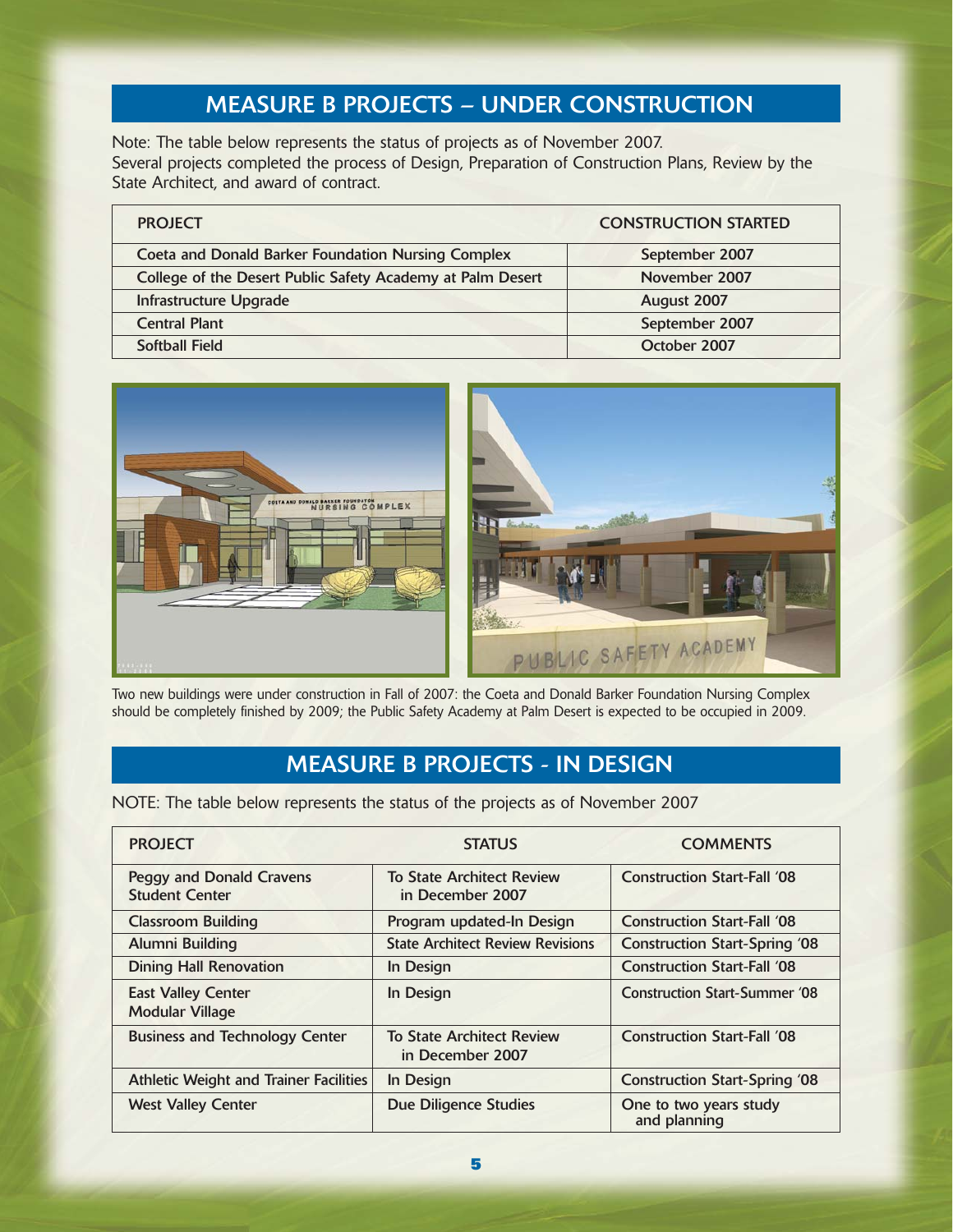

Lending a Hand: Helping move dirt at a ground breaking for the new Coeta and Donald Barker Foundation Nursing Complex in October 2007 were: Ward Fredericks, COD Foundation Board President; Leslie Young, Interim Dean, Health Sciences Division; Nancy Harris, whose Barker Foundation donated \$2 million to endow the project; Birgit Moller, Director and Past President, COD Foundation; Bonnie Stefan, Chair, COD's Board of Trustees, and Jerry Patton, COD President.

### MEASURE B - THIRD YEAR REPORT

During the third year of Measure B, the College validated and updated project allocations and sequencing of projects to ensure conformance to its Education Master Plan, and began construction on a number of those projects essential to supporting that plan.

The College continued deliberations with Mr. Sam Belzberg and escrow was closed on the donated property on Buchanan Street between 60th and 62nd streets in Thermal, California where the East Valley Center will be located. The master plan architects have prepared plans for interim buildings which are planned to be

open for classes in the Spring semester of 2009.

In 2006-2007, Dr. Rick Post appeared before a large number of business groups and service clubs throughout the Valley, presenting an update on construction of Measure B projects. This continuing outreach effort is an important part of informing the public of progress on these approved projects.

In addition, the College has entered into an agreement with the City of Palm Springs, by letter of intent, to accept a donation of land in the area of North Indian Canyon Drive. The College will commence initial studies necessary to the planning of a West Valley Center campus at that location.

### INDEPENDENT FINANCIAL AND PERFORMANCE AUDITS

In compliance with Proposition 39, the Board of Trustees engaged the independent audit firm of Lund & Guttry LLP, a local valley firm, to complete an independent audit of the financial records and the construction records of the bond program.

In August, 2004 the first series, Series A, of bonds were sold for \$65,000,000. In June, 2005, the Series A bonds were re-financed and savings of \$7,848,412 was added to the \$65,000,000 along with the interest income from 2005 and 2006 for \$3,787,250 for a total of \$76,635,662 available for projects.

The audit firm reported that the College of the

Desert "… has properly accounted for the expenditures of the funds held in the Bond Fund and that such expenditures were made on authorized bond projects. Further it was noted that the funds held in the Bond Fund and expended by the District were not expended for salaries of school administrators or other operating expenditures."

The audit had no adverse findings and no questionable costs were noted.

A copy of the full financial and performance audits can be viewed on the College of the Desert Bond Webpage at: *www.bond.collegeofthedesert.edu*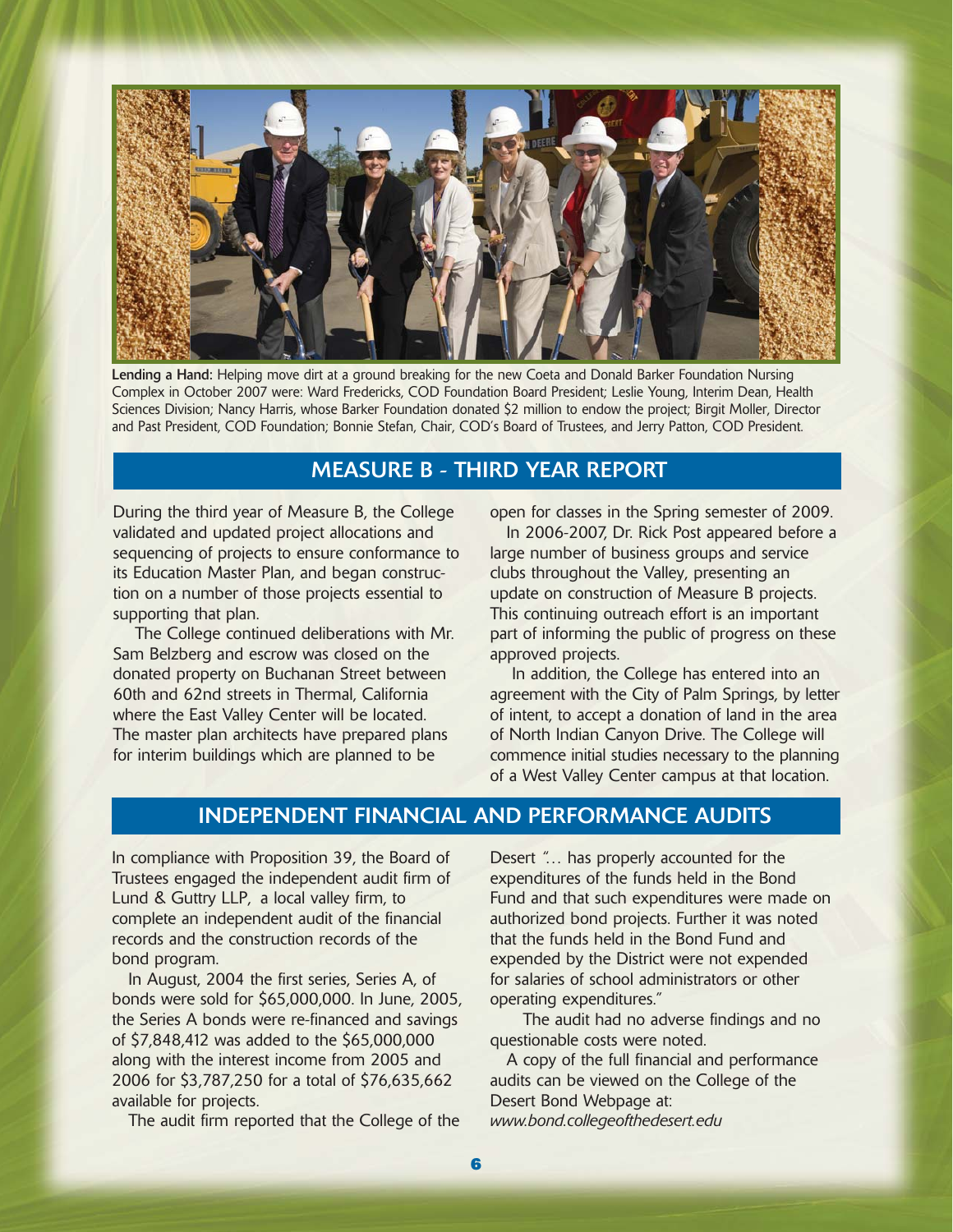# BOND PROJECTS EXPENDITURES AND PROGRESS REPORT

Projects in Measure B that have been completed or were in progress as of June 30, 2007, are listed below.

| Project                                                  | <b>Budget</b>     | <b>Amount Expended</b><br>at June 30, 2007 | <b>Status of Project</b><br>as of June 30, 2007 |
|----------------------------------------------------------|-------------------|--------------------------------------------|-------------------------------------------------|
| <b>INFRASTRUCTURE AND UTILITIES</b>                      |                   |                                            |                                                 |
| Infrastructure Master Plan                               | \$<br>20,000,000  | \$<br>1,156,858                            | Complete                                        |
| Infrastructure Design & Management                       |                   | 927,206                                    | <b>Continued Management</b>                     |
| <b>Central Plant</b>                                     |                   | 721,769                                    | <b>Design Complete</b>                          |
| Water/Gas System                                         | $\overline{a}$    | 219,425                                    | <b>Design Complete</b>                          |
| Fire Hydrant Loop                                        |                   | 54,219                                     | <b>Design Complete</b>                          |
| Safety                                                   |                   | 72,205                                     | Complete                                        |
| Monterey Ave. Improvements                               | \$<br>900,000     | \$<br>22,211                               | Complete                                        |
| <b>Temporary Access Road</b>                             |                   | 42,061                                     | Complete                                        |
| <b>Upgrade Pipes in Ground</b>                           |                   | 300,440                                    | <b>Design Complete</b>                          |
| Site Development - Palm Desert Campus                    | 2,600,000         | 2,789,921                                  | Ongoing                                         |
| Sub Total                                                | \$<br>23,500,000  | \$<br>6,306,315                            |                                                 |
| <b>NEW CONSTRUCTION</b>                                  |                   |                                            |                                                 |
| <b>Nursing Complex</b>                                   | \$<br>1,432,415   | \$<br>811,611                              | <b>Design Complete</b>                          |
| <b>Student Services Campus Center</b>                    | 2,396,055         | 848,102                                    | In Planning and Design                          |
| Public Safety Academy Phase 1                            | 1,844,727         | 1,001,770                                  | <b>Design Complete</b>                          |
| Alumni Center                                            | 538,066           | 319,355                                    | <b>Design Complete</b>                          |
| <b>Dining Hall</b>                                       |                   | 151,119                                    | In Planning and Design                          |
| <b>Communications Center/IT Classroom</b>                | 2,490,665         | 490,384                                    | In Planning and Design                          |
|                                                          |                   |                                            |                                                 |
| Sub Total                                                | \$<br>8,701,928   | \$<br>3,622,341                            |                                                 |
| <b>RENOVATION &amp; REPAIR</b>                           |                   |                                            |                                                 |
| <b>ADA Master Plan</b>                                   | \$                | \$<br>40,966                               | Complete                                        |
| <b>Building/Classroom Renovation</b>                     | 993.376           | 301,623                                    | In Planning and Design                          |
| <b>Athletic Complex</b>                                  | 99,966            | 279,621                                    | In Planning and Design                          |
| <b>Business Building</b>                                 | 80,000            | 191,042                                    | In Planning and Design                          |
| <b>Science Labs</b>                                      |                   | 8,412                                      | Complete                                        |
|                                                          |                   |                                            |                                                 |
| Sub Total                                                | \$<br>1,173,342   | \$<br>821,664                              |                                                 |
| <b>OTHER</b>                                             |                   |                                            |                                                 |
| <b>Temporary Space I</b>                                 | \$<br>1,954,246   | \$<br>1,990,082                            | Complete                                        |
| <b>Temporary Space II</b>                                | 2,000,000         | 2,551,869                                  | Complete                                        |
| Parking Lot Design & Construction                        | 4,263,937         | 4,293,651                                  | Complete                                        |
| Voice Over I.P. Communication                            | 959,299           | 959,299                                    | Complete                                        |
| <b>Gym Repair</b>                                        | 1,755,100         | 161,000                                    | Complete                                        |
| Sidewalk Repair                                          | 41,383<br>441,399 | 41,383                                     | Complete                                        |
| <b>Culinary Kitchen</b><br>Field House Restroom & Shower | 50,365            | 441,146                                    | Complete<br>Complete                            |
| Diesel Mechanic Floor                                    | 53,174            | 50,365                                     |                                                 |
| Roof Repair Carol Meier Lecture Hall                     | 313,827           | 15,130                                     | Complete                                        |
| <b>Applied Tech Roof Repair</b>                          | 24,178            | 336,899                                    | Complete<br>Complete                            |
| <b>Contractor Lay Down Area</b>                          |                   | 311,612                                    | Complete                                        |
| <b>Ag Shed Corrections</b>                               |                   | 68,093                                     | Complete                                        |
| Science Lab Equipment                                    |                   | 2,182                                      | Complete                                        |
| <b>Burn Tower</b>                                        |                   | 26,065                                     | In Planning and Design                          |
| <b>Safety</b>                                            | 362,456           | 362,456                                    | Ongoing                                         |
| Sub Total                                                | \$<br>12,219,364  | \$<br>11,611,232                           |                                                 |
| <b>LEARNING CENTERS</b>                                  |                   |                                            |                                                 |
| East Valley Phase I                                      | \$<br>15,000,000  | \$<br>1,083,302                            | In Planning and Design                          |
| <b>West Valley Phase I</b>                               | 500,000           | 520,644                                    | In Planning and Design                          |
| Sub Total                                                | \$<br>15,500,000  | \$<br>1,603,946                            |                                                 |
| <b>Program Management</b>                                | \$                | \$<br>438,439                              |                                                 |
| <b>Unallocated</b>                                       | 1,964,118         |                                            | Ongoing                                         |
| Contingency                                              | 13,635,447        | 2,895,454                                  | Ongoing                                         |
| <b>Sub Total</b>                                         | \$<br>15,599,565  | \$<br>3,333,893                            |                                                 |
| <b>Totals</b>                                            | \$<br>76,694,199  | \$<br>27,299,391                           |                                                 |